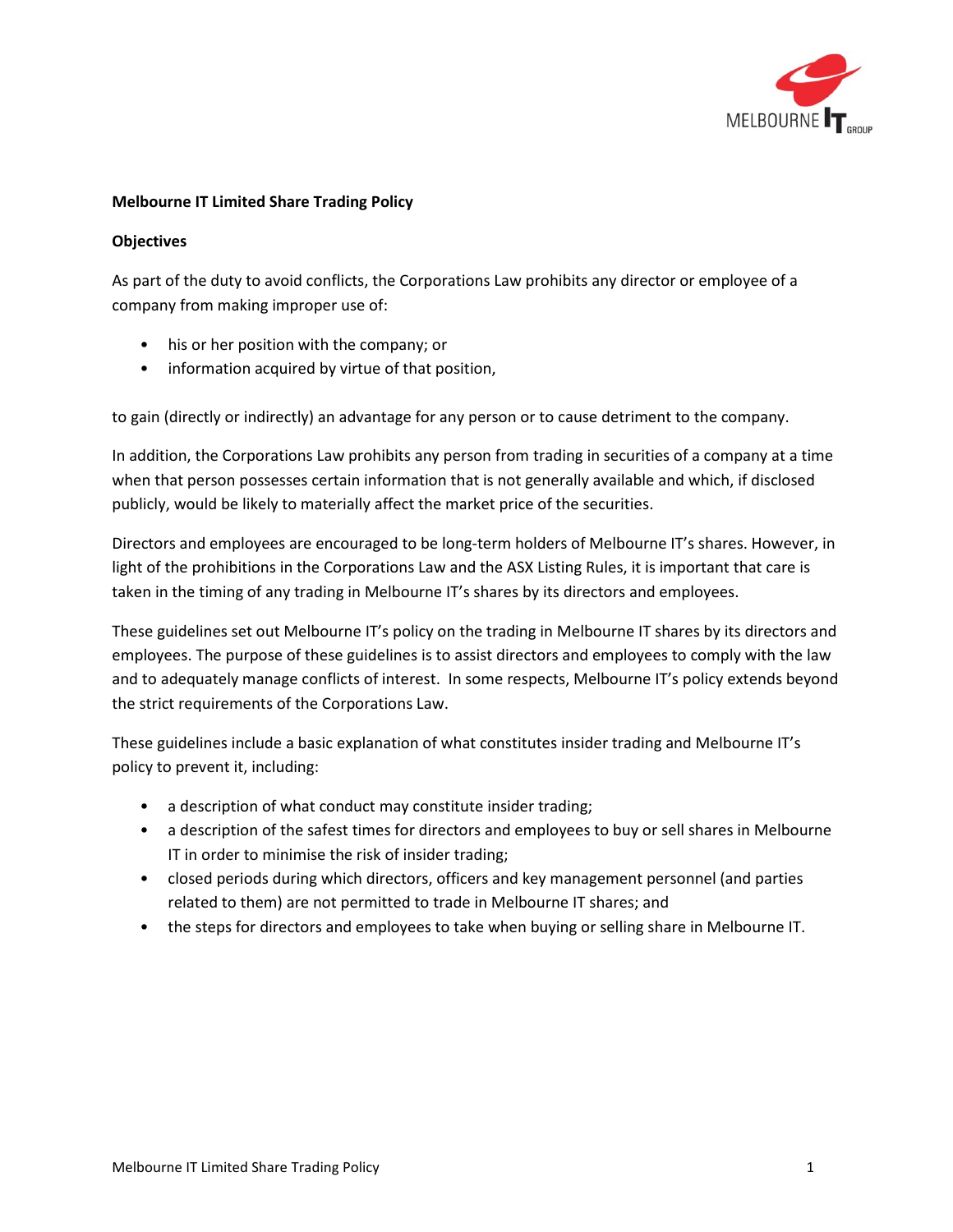# **INSIDER TRADING IS PROHIBITED**

## **What is insider trading?**

Insider trading is a criminal offence. It may also result in civil liability. In broad terms, a person will be guilty of insider trading if:

- a) that person possesses information which is not generally available to the market and, if it were generally available to the market, would be likely to have a material effect on the price or value of a company's securities (i.e., information that is 'price sensitive'); and
- b) that person:
- buys or sells securities in Melbourne IT; or
- procures someone else to buy or sell securities in Melbourne IT; or
- passes on that information to a third party where that person knows, or ought reasonably to know, that the third party would be likely to buy or sell the securities; or
- procures someone else to buy or sell the securities of Melbourne IT.

Information is generally available if:

- it consists of readily observable matter; or
- it has been made known in a manner that would, or would be likely to, bring it to the attention of persons who commonly invest in securities of bodies corporate of a kind whose price or value might be affected by the information, and since it was so made known, a reasonable period for it to be disseminated among such persons has elapsed.

#### **Examples**

To illustrate the prohibition described above, the following are possible examples of price sensitive information which, if made available to the market, may be likely to affect materially the price of Melbourne IT's shares:

- the likely grant (or loss) of a major domain names registration services contract;
- Melbourne IT considering a significant new joint venture or partnering arrangement which could result in a material increase in Melbourne IT's revenues or profits;
- Melbourne IT considering a major acquisition or a disposal of a line of business;
- a proposal to launch a significant new product or service;
- Melbourne IT's financial results materially exceeding (or falling short of) the market's expectations; or
- the threat of major litigation against Melbourne IT.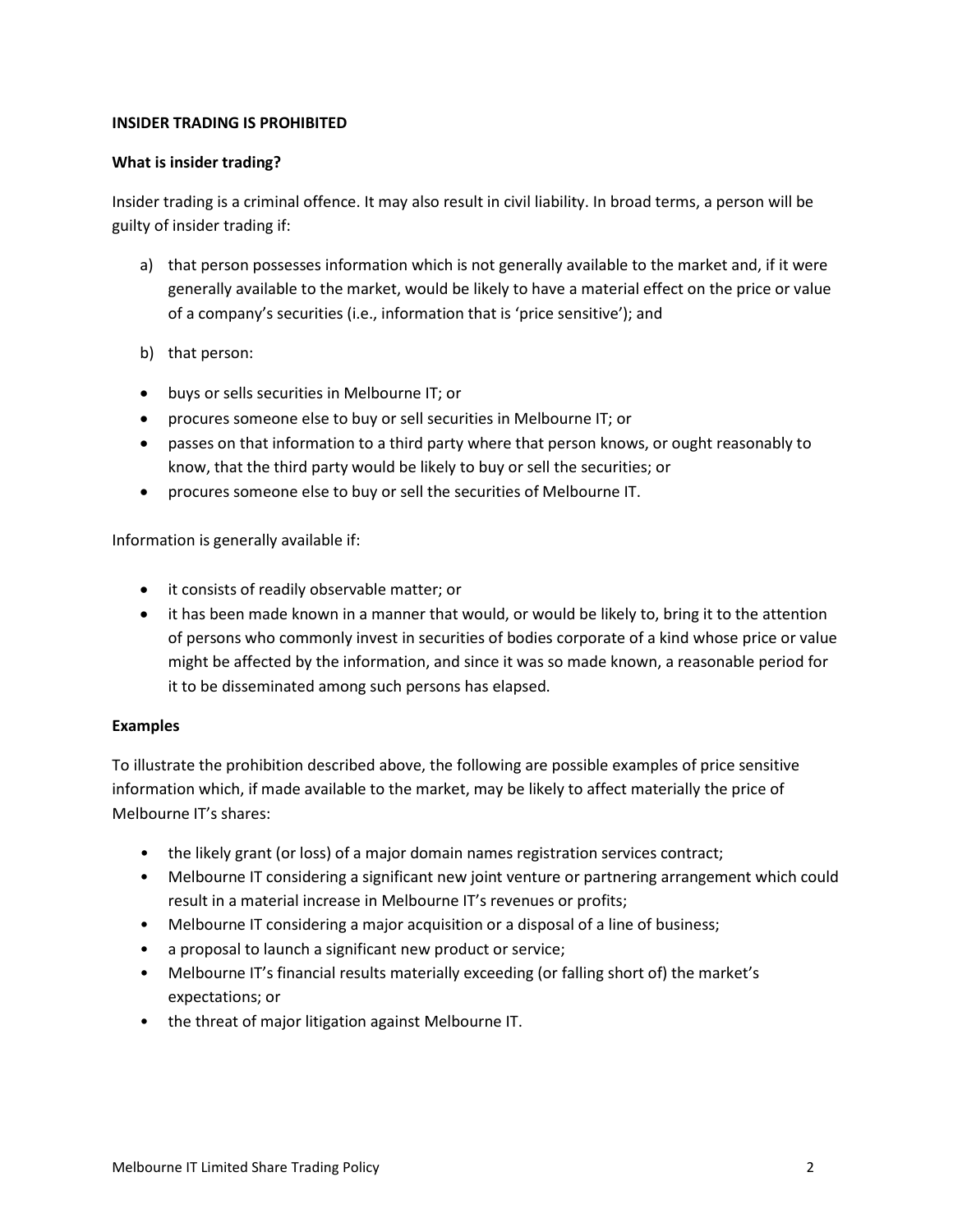# **Dealing through third parties**

A person does not need to be a director or employee of Melbourne IT to be guilty of insider trading in relation to securities in Melbourne IT. The prohibition extends to dealings by directors and employees through nominees, agents or other associates, such as family members, family trusts and family companies.

#### **Information however obtained**

It does not matter how or where the person obtains the information - it does not have to be obtained from Melbourne IT to constitute inside information.

#### **Employee share schemes**

The prohibition does not apply to subscriptions for shares by employees made under an employee share scheme. However, the prohibition will apply to the disposal of shares acquired under such a scheme. It could also apply to the exercise of employee options.

## **Dividend Reinvestment Plan**

The prohibition does not apply to shares issued pursuant to the company's Dividend Reinvestment Plan.

# **GUIDELINES FOR TRADING IN MELBOURNE IT'S SECURITIES**

#### **General rule**

Directors and employees of Melbourne IT **must not buy or sell shares** in Melbourne IT when they possess price sensitive information which is not generally available to the market.

In addition directors, officers and key management personnel must not buy or sell shares in Melbourne IT during a "closed period" except with prior approval as set out in this policy. The term "Key management personnel" is defined by reference to the Australian Accounting Standards Boards' AASB 124).

# **No short-term trading in Melbourne IT's securities**

It is also contrary to Company policy for directors and employees to be engaged in short-term trading of Melbourne IT's shares. For example, buying and selling Melbourne IT's shares within a short period of time with the view of realising a profit or minimising a loss as opposed to holding the shares as a long term investment.

# **Safest times to deal in Melbourne IT's securities**

Generally, directors and employees of Melbourne IT should be wary of dealing in Melbourne IT's shares or the shares of any other companies with which Melbourne IT is or may be involved.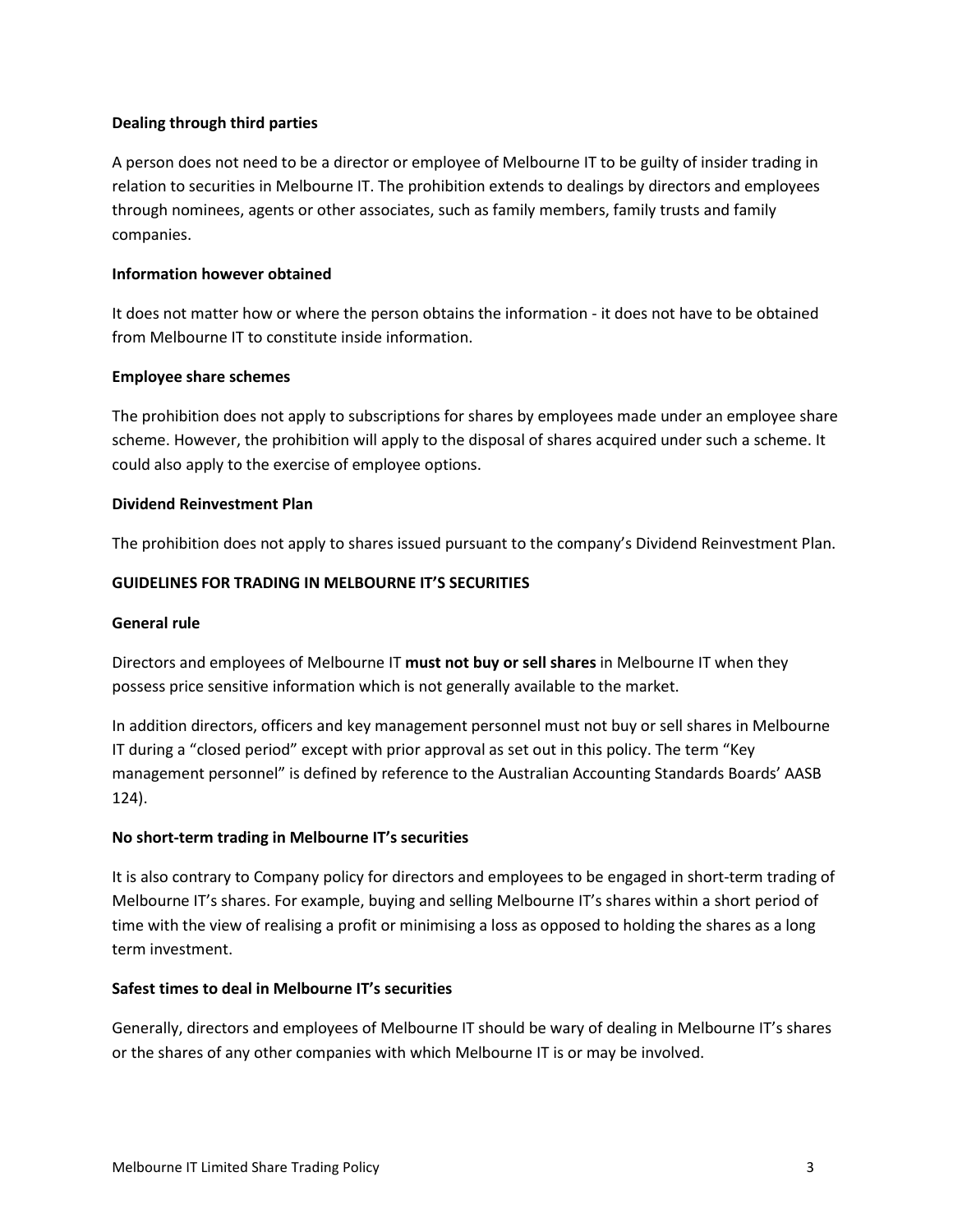The only appropriate time for a director or employee to acquire or sell Melbourne IT's shares is **when he or she is not in possession of price sensitive information which is not generally available to the market.** 

In addition directors, officers and key management personnel may not deal in Melbourne IT's shares during the following periods ("closed periods") unless expressly permitted in writing to do so by the Chairman:

- from the close of each half-yearly or yearly results period (i.e. 30 June and 31 December each year) until 24 hours following the release of Melbourne IT's half-yearly or yearly results;
- the two weeks immediately before the Annual General Meeting when it is customary for the Chairman and CEO to provide further information about Melbourne IT's current performance; or
- any other period which may be designated as a "closed" or "black-out period" by the Chairman.

In the past, the view has been that it is safest to trade in a company's securities during 'window' periods immediately following the release of information to the public; for instance, in the period following the Annual General Meeting or the release of the annual or half-yearly results.

However, publicly listed companies and other disclosing entities are now required by statute to disclose price sensitive information on an on-going basis. Therefore, it is no longer relevant to refer to specific 'window' periods during which it is safest to trade in a company's securities. There are, however, certain carve-outs from a listed company's continuous disclosure obligation (such as where the information relates to confidential and incomplete negotiations of a material transaction). Accordingly, directors and employees cannot assume that they are always free to trade outside of the "closed" periods set out above.

Once price sensitive information which was not previously available to the market has been released to the market, it is safest to trade in Melbourne IT's securities after a reasonable amount of time has passed in respect of the market announcement. What is a reasonable amount of time in the circumstances is a matter of judgement, however, the question is whether enough time has passed for investors or shareholders to have obtained the information.

If in doubt, queries should be directed to the Chairman (in the case of directors) or Company Secretary (in the case of employees).

# **Clearance procedures**

Any director, officer or key management personnel of the Company wishing to trading in Melbourne IT's shares, or exercise options over Melbourne IT's shares, **must** advise the Chairman (in the case of directors) or the Company Secretary (in the case of an executive officer or key management personnel) of their intention to do so **before** buying or selling the shares or exercising options. This notification obligation operates at all times.